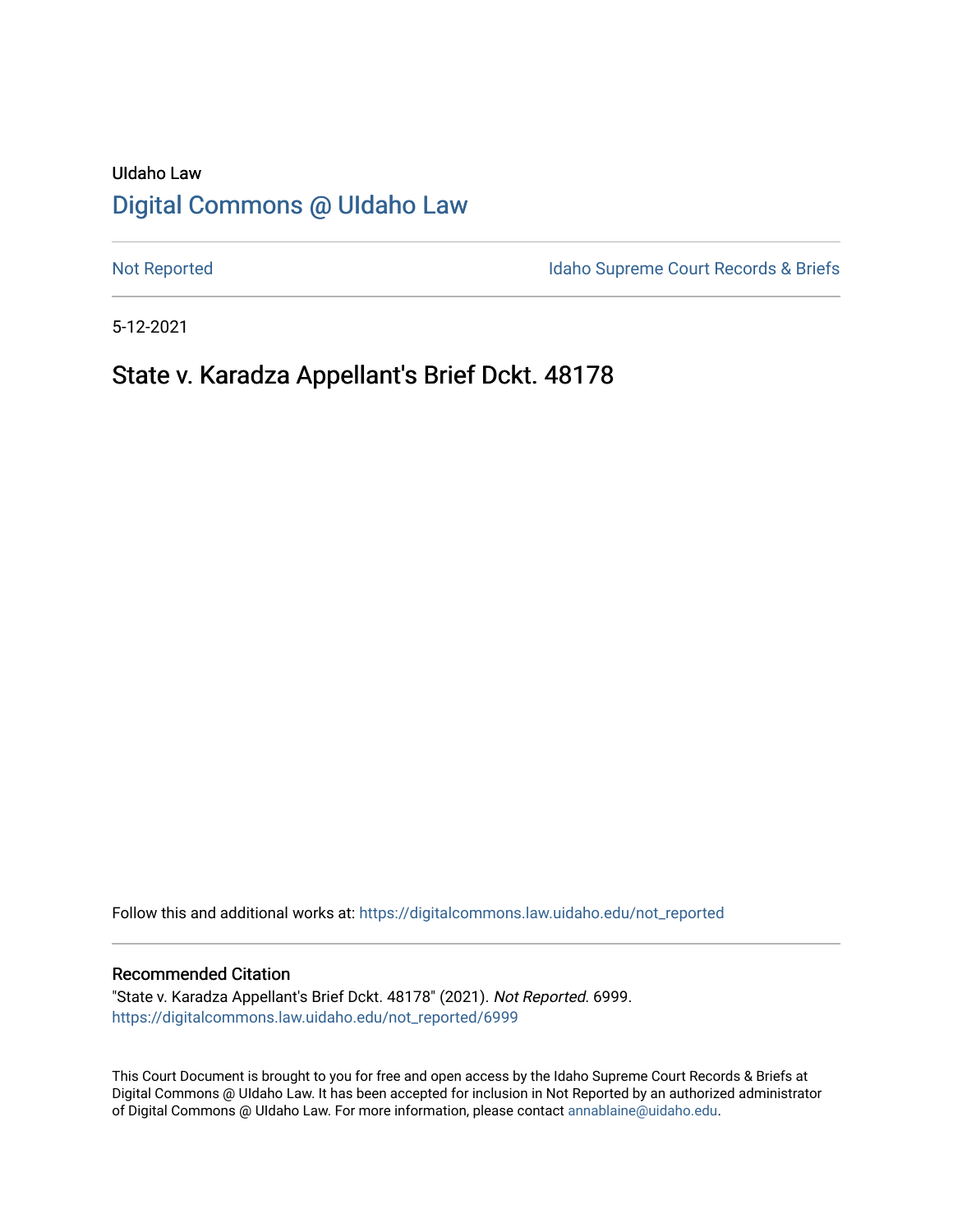Electronically Filed 5/12/2021 12:45 PM Idaho Supreme Court Melanie Gagnepain, Clerk of the Court By: Melanie Gagnepain, Deputy Clerk

ERIC D. FREDERICKSEN State Appellate Public Defender I.S.B. #6555

JUSTIN M. CURTIS Deputy State Appellate Public Defender I.S.B. #6406 322 E. Front Street, Suite 570 Boise, Idaho 83702 Phone: (208) 334-2712 Fax: (208) 334-2985 E-mail: documents@sapd.state.id.us

### IN THE SUPREME COURT OF THE STATE OF IDAHO

| STATE OF IDAHO,       |                               |
|-----------------------|-------------------------------|
|                       | NOS. 48178-2020 & 48179-2020  |
| Plaintiff-Respondent, |                               |
|                       | ADA COUNTY NOS. CR01-18-54346 |
| V.                    | & CR01-20-15079               |
|                       |                               |
| MIGDAD KARADZA,       | <b>APPELLANT'S BRIEF</b>      |
|                       |                               |
| Defendant-Appellant.  |                               |
|                       |                               |

# STATEMENT OF THE CASE

# Nature of the Case

In this consolidated appeal, Migdad Karadza appeals from his judgment of conviction for grand theft (docket number 48179) in which the district court imposed a sentence of nine years, with two years determinate, and the district court's order revoking his probation and executing a sentence of ten years, with two years determinate (docket number 48178). Mr. Karadza asserts that the district court abused its discretion by imposing an excessive sentence and by revoking his probation.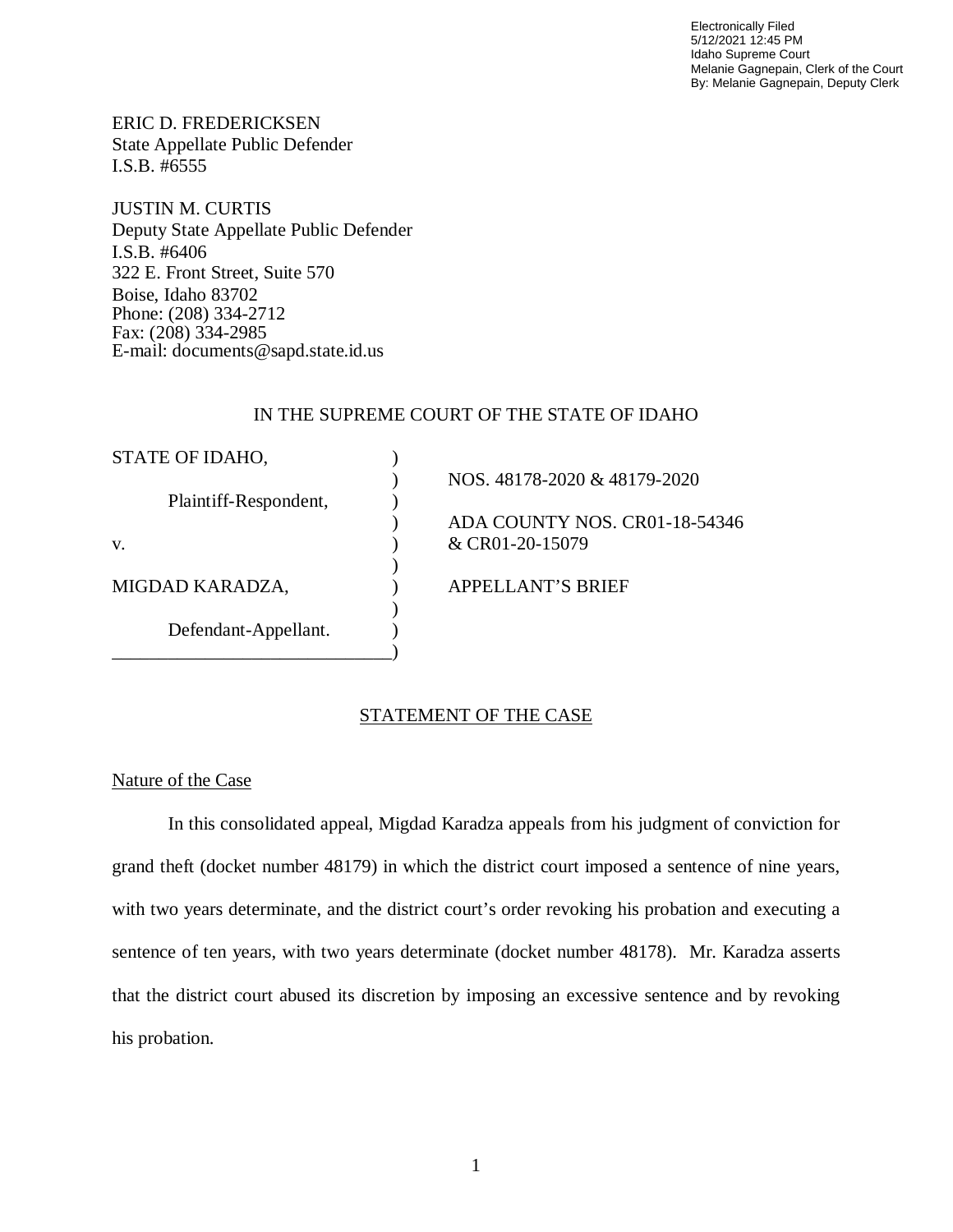#### Statement of the Facts & Course of Proceedings

While on probation for burglary in docket number 48178, Mr. Karazda was charged with four counts of burglary and four counts of grand theft. (R., no. 48179, p.27.) He pleaded guilty to one count of grand theft. (R., no.48179, p.44.) He also admitted to violating the terms of his probation. (R., no. 48178, p.121.) At a joint sentencing/disposition hearing, the district court revoked Mr. Karadza's probation in docket number 48178 and executed the underlying sentence of ten years, with two years determinate. (R., no. 48178, p.129.) The court imposed a sentence of nine years, with two years determinate for Mr. Karadza's conviction for grand theft in docket number 48179. (R., no. 48179, p.44.) Mr. Karadza appealed in both cases. (R., no. 48178, p.135, no. 48179, p.53.)

#### ISSUE

Did the district court abuse its discretion when it imposed a unified sentence of nine years, with two years fixed, for Mr. Karadza's conviction for grand theft, and when it revoked his probation and executed his underlying sentence for burglary?

#### ARGUMENT

# The District Court Abused Its Discretion When It Imposed A Unified Sentence Of Nine Years, With Two Years Fixed, For Mr. Karadza's Conviction For Grand Theft, And When It Revoked His Probation And Executed His Underlying Sentence For Burglary

"It is well-established that '[w]here a sentence is within statutory limits, an appellant has the burden of showing a clear abuse of discretion on the part of the court imposing the sentence.'" *State v. Pierce*, 150 Idaho 1, 5 (2010) (quoting *State v. Jackson*, 130 Idaho 293, 294 (1997) (alteration in original)). Here, Karadza's sentence does not exceed the statutory maximum. Accordingly, to show that the sentence imposed was unreasonable, Mr. Karadza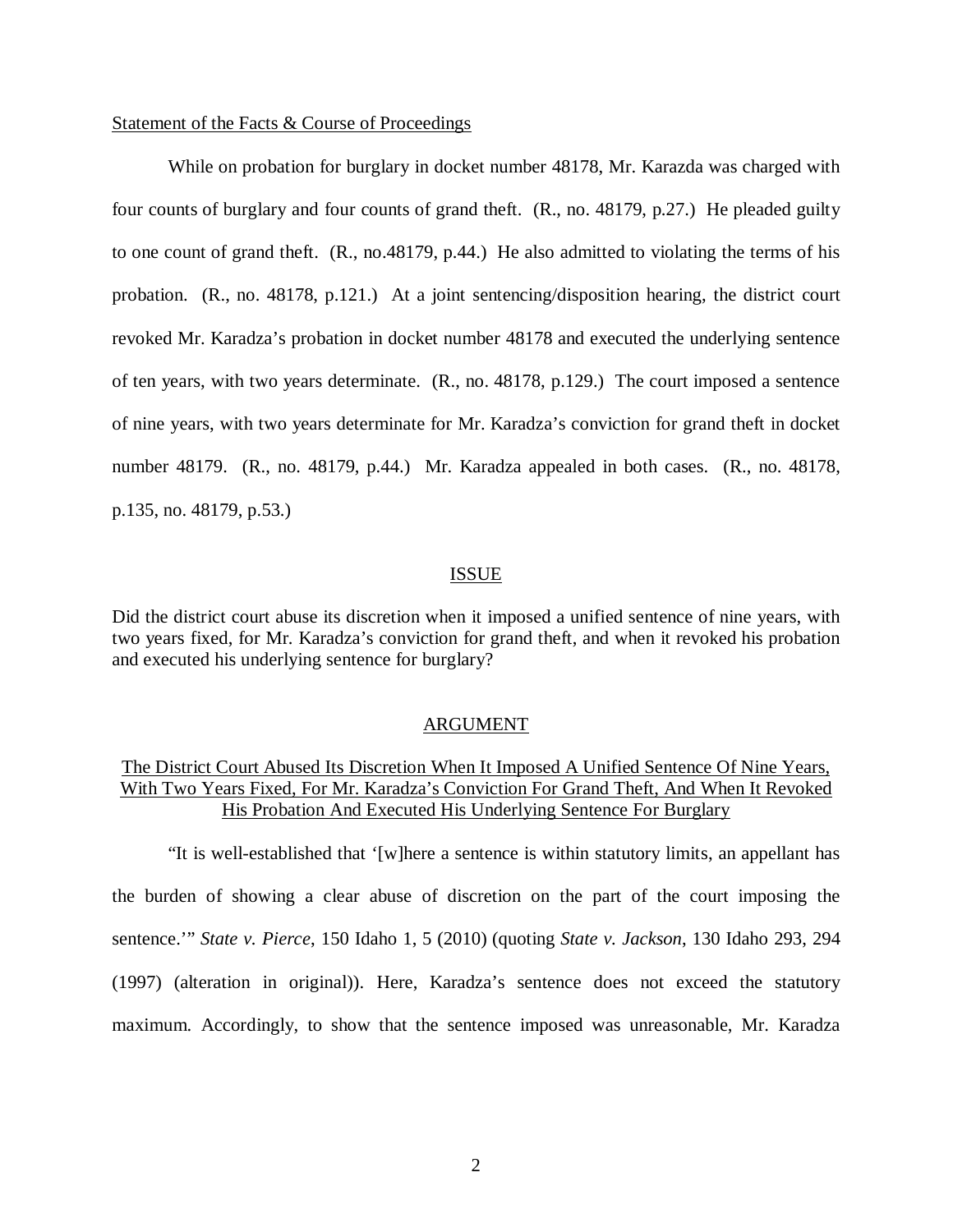"must show that the sentence, in light of the governing criteria, is excessive under any reasonable view of the facts." *State v. Strand*, 137 Idaho 457, 460 (2002).

"'Reasonableness' of a sentence implies that a term of confinement should be tailored to the purpose for which the sentence is imposed." *State v. Adamcik*, 152 Idaho 445, 483 (2012) (quoting *State v. Stevens*, 146 Idaho 139, 148 (2008)).

In examining the reasonableness of a sentence, the Court conducts an independent review of the entire record available to the trial court at sentencing, focusing on the objectives of criminal punishment: (1) protection of society; (2) deterrence of the individual and the public; (3) possibility of rehabilitation; and (4) punishment or retribution for wrongdoing.

*Stevens*, 146 Idaho at 148. "A sentence is reasonable if it appears necessary to accomplish the primary objective of protecting society and to achieve any or all of the related goals of deterrence, rehabilitation, or retribution." *State v. Delling*, 152 Idaho 122, 132 (2011).

Further, the district court is empowered by statute to revoke a defendant's probation under certain circumstances. I.C. §§ 19-2602, -2603, 20-222. The Court uses a two-step analysis to review a probation revocation proceeding. *State v. Sanchez*, 149 Idaho 102, 105 (2009). First, the Court determines "whether the defendant violated the terms of his probation." *Id.* Second, "[i]f it is determined that the defendant has in fact violated the terms of his probation," the Court examines "what should be the consequences of that violation." *Id.* The determination of a probation violation and the determination of the consequences, if any, are separate analyses. *Id.*

Here, Mr. Karadza does not challenge his admission to violating his probation. "When a probationer admits to a direct violation of her probation agreement, no further inquiry into the question is required." *State v. Peterson*, 123 Idaho 49, 50 (Ct. App. 1992). "After a probation violation has been proven, the decision to revoke probation and pronounce sentence lies within the sound discretion of the trial court." *State v. Roy*, 113 Idaho 388, 392 (Ct. App. 1987). "A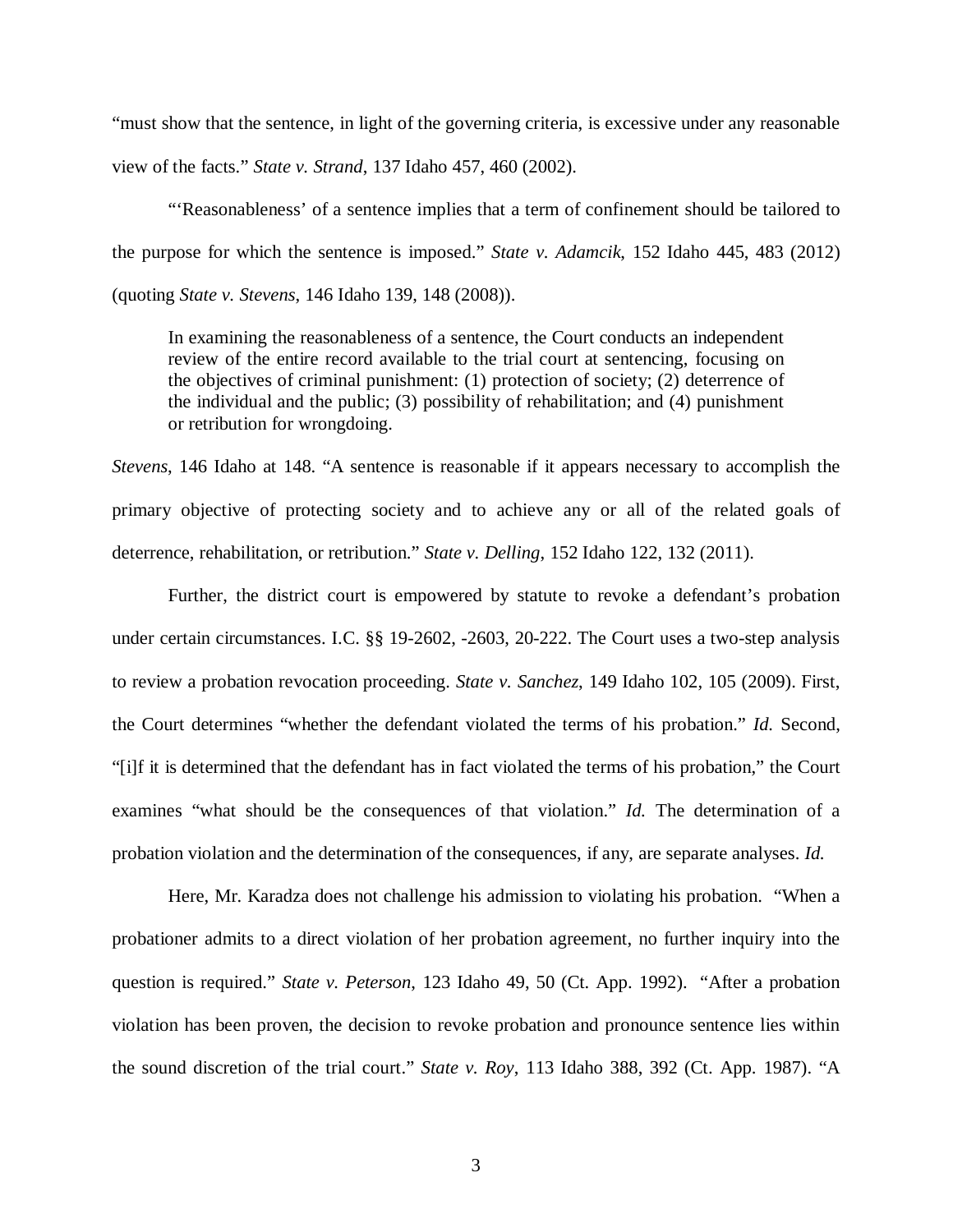judge cannot revoke probation arbitrarily," however. *State v. Lee*, 116 Idaho 38, 40 (Ct. App. 1989). "The purpose of probation is to give the defendant an opportunity to be rehabilitated under proper control and supervision." *State v. Mummert*, 98 Idaho 452, 454 (1977). "In determining whether to revoke probation a court must consider whether probation is meeting the objective of rehabilitation while also providing adequate protection for society." *State v. Upton*, 127 Idaho 274, 275 (Ct. App. 1995). The court may consider the defendant's conduct before and during probation. *State v. Roy*, 113 Idaho 388, 392 (Ct. App. 1987).

At the joint sentencing/disposition hearing, counsel for Mr. Karadza emphasized that Mr. Karadza knew that he had had a lot of chances, but "the important thing about [Mr. Karadza] is that he keeps trying." (6/3/20 Tr., p.10, Ls.1-3.) Counsel noted that Mr. Karadza was first arrested at the age of was a Bosnian refugee whose second language was English, but "despite that, he was able to complete classes at CWI as – a surgical technician is what he'd like to do, or auto body repair." (6/3/20 Tr., p.10, Ls.4-9.) When counsel asked Mr. Karadza why he had relapsed after all of his previous chances, he stated that he "started with marijuana and just fell back into some old habits. He and a girlfriend broke up, and that kind of spiraled him out of control." (6/3/20 Tr., p.10, Ls.10-14.) Counsel noted that the new crime of grand theft was related to Mr. Karadza's drug addiction. (6/3/20 Tr., p.11, L.16-17.) For the new crime, counsel recommended a sentence of eight years, with one and one-half years fixed. (6/3/20 Tr., p.11, Ls.18-20.)

Counsel noted that Mr. Karadza had been incarcerated at the Ada County Jail in the honor dorms, which are a "system where the men in that dorm are selected by the deputies to, in a way, run themselves." (6/3/20 Tr., p.10, Ls.19-21.) Mr. Karadza had role models at the honor dorms, "particularly for hopefulness, knowing that he needs to own up to these crimes and that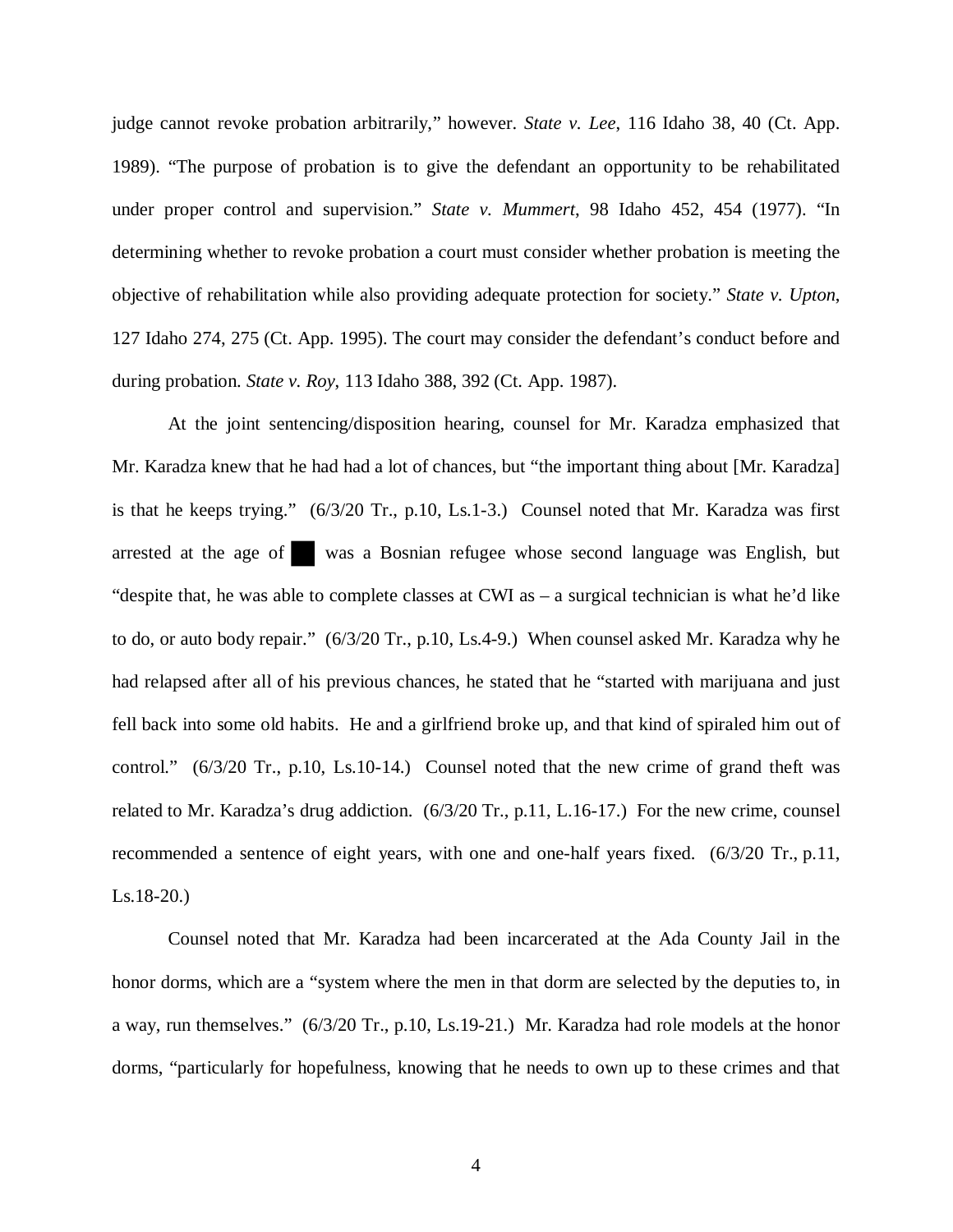there is going to be a punishment, but that he's finally been surrounded by people that aren't just doing their time and not being constructive, but using that time to reflect on their history and how to better themselves." (6/3/20 Tr., p.10, L.22 – p.11, L.5.) Mr. Karadza had been screened for the SAP and ABC program and was just waiting on books. (6/3/20 Tr., p.11, Ls.6-9.)

Further, Mr. Karadza addressed the district court at the hearing. He wanted to inform the court "how deeply sorry I am for wasting your time and letting you down, along with my family as well. I know that I'm not perfect, and I believe my addiction started and took place in my life when I started surrounding myself with other people who were doing things that I thought was no big deal." (6/3/20 Tr., p.12, Ls.9-15.) He continued,

As I started to use drugs, I realized that my life slowly started to go downhill which led to incarceration not just once but four times now. I understand I'm powerless over my drug use. It's not anybody's fault that I'm in jail. It's my fault that I kept using drugs, and for that I take responsibility and accountability for all my actions and choices I made.

My family has been very successful and they are drug free. I feel in my life, I shamed the Karadza family name.

Your Honor, I know that I'm not court ordered to take any classes, however, I realize that I do need help. I not only want to better myself as a man not only for my family, but for society as well. I take it upon myself to pay out of pocket to take the classes that they have there available.

Since I've been in Dorm 1, which is a program dorm, I've been able to not only work on myself, but I'm also attending AA group meetings along with surrounding myself with those who want to change their life as well. This dorm is changing and showing me how to apply the structure so that  $I$  am  $-I$  know how to handle myself in society.

I am currently looking for a mentor to help guide me on this journey, that way I don't come back to jail and have to visit you again. I know that I don't deserve another chance, but, your Honor, I believe people can change for the better.

Once I graduate this program, will you please find it in your heart to grant me one last chance to get my life on track and possibly reduce my sentence so I can be the person my family wants me to be clean and sober and happy?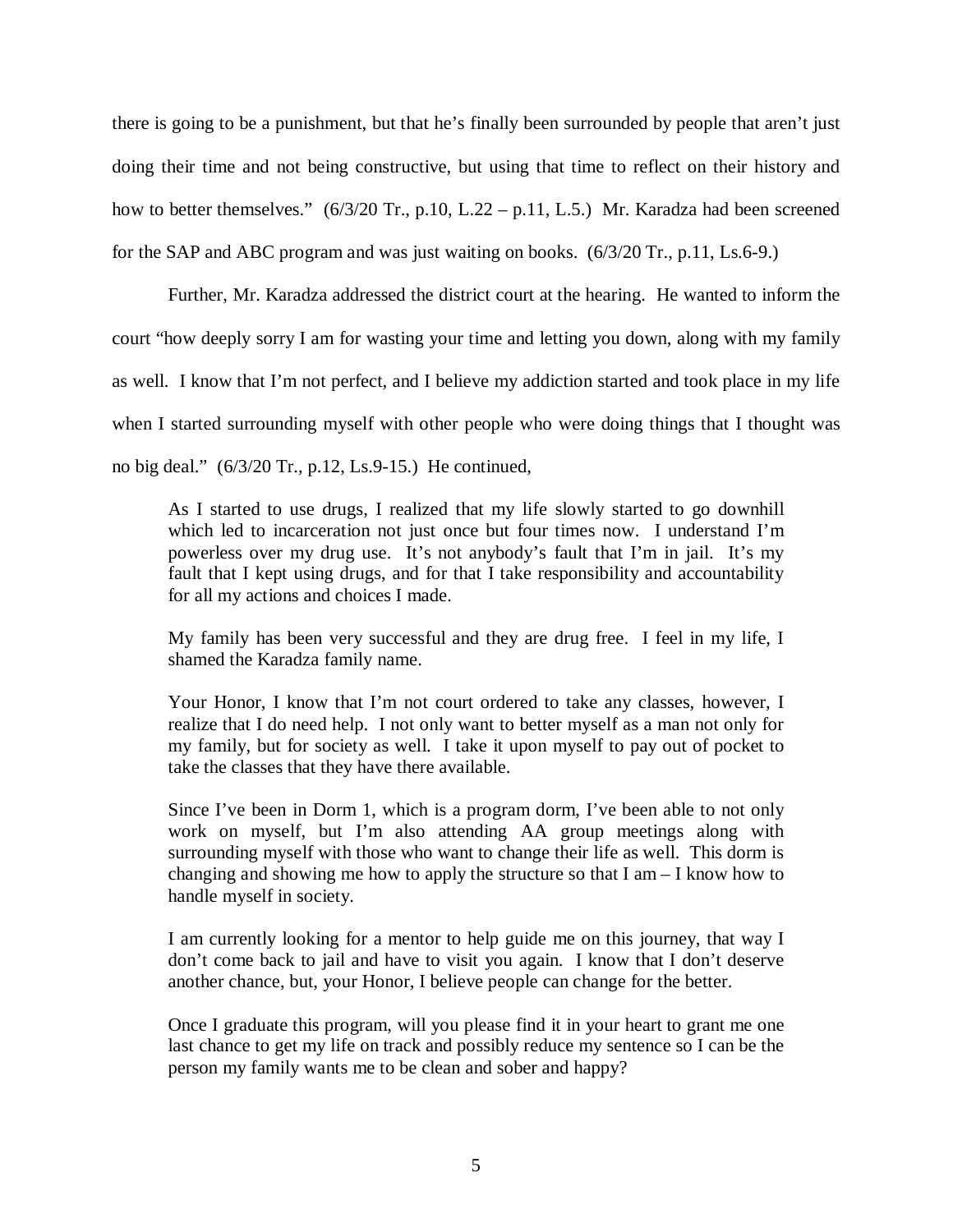$(6/3/20 \text{ Tr}., p.12, L.16 - p.14, L.1.)$  Finally, Mr. Karadza emphasized that he had been taking this course at the county jail in order to work on his addiction, "and no matter if I get imposed or whatever happens, I'm still going to be working on my addiction, because that is what is ruining my life right now. (6/3/20 Tr., p.14, Ls.8-15.)

Considering that Mr. Karadza's crimes are driven by his addiction, and that he serious about dealing with addiction and had been taking steps to confront that addiction during his stay in the Ada County Jail and would continue working on his addiction regardless of the sentence imposed and that he wished for outpatient programming following his release, Mr. Karadza submits that the district court abused its discretion by imposing an excessive sentence and by revoking his probation without modification of his sentence.

# **CONCLUSION**

Mr. Karadza respectfully requests that this Court reduce his sentence as it deems appropriate. Alternatively, he requests that his case be remanded to the district court for a new sentencing/disposition hearing.

DATED this 12<sup>th</sup> day of May, 2021.

/s/ Justin M. Curtis JUSTIN M. CURTIS Deputy State Appellate Public Defender